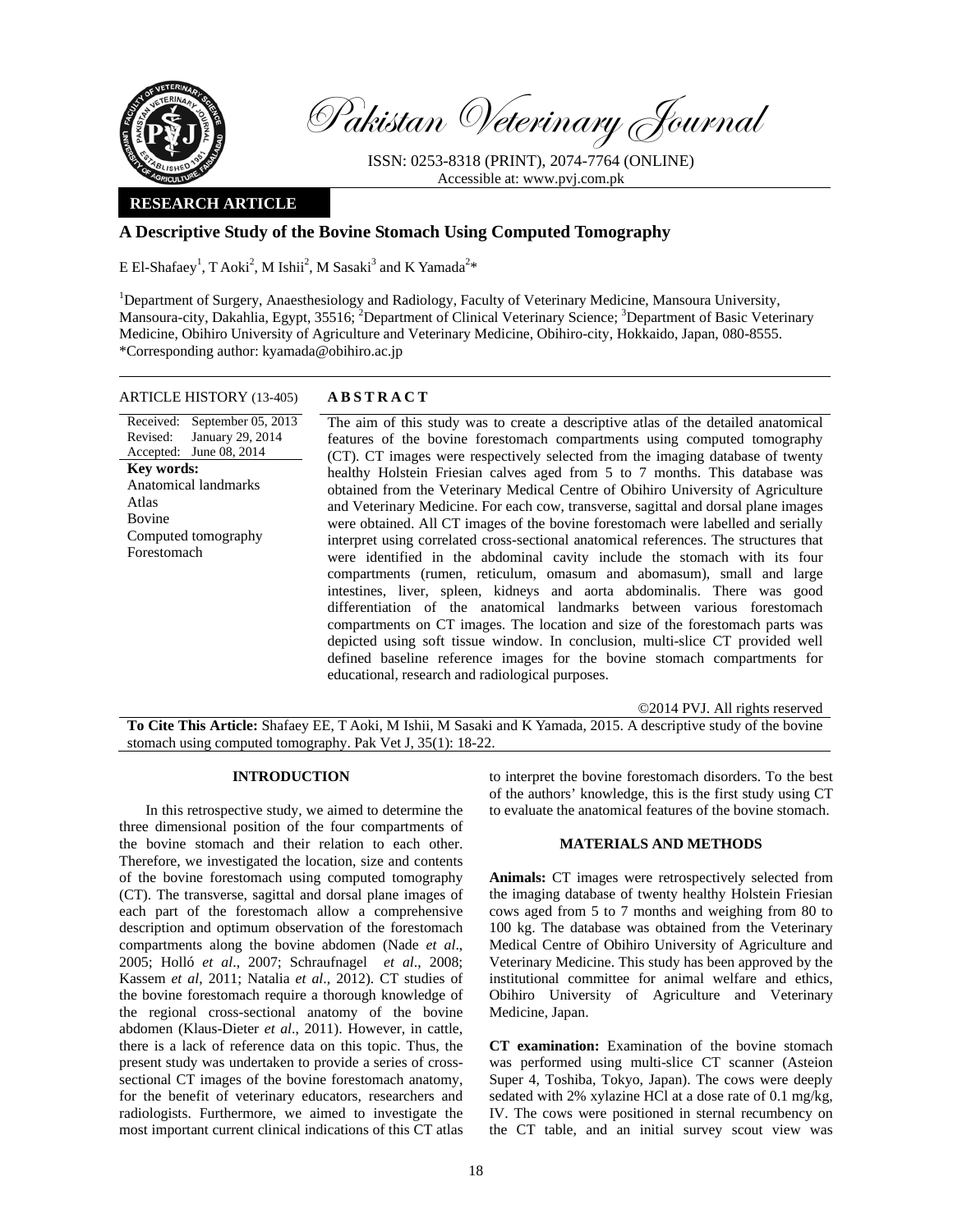obtained. Subsequently, the CT scan of the cows' abdomen was performed. The acquisition settings were 135 kVp, 250 mA, and 3.0-5.0 mm slice thickness. The images obtained were reconstructed using soft tissue algorithm. All images were saved as Digital Imaging and Communications in Medicine (DICOM) standard files. The Virtual Place Advance workstation (AZE Ltd., Tokyo, Japan) was used for viewing the images and selecting optimal soft tissue windows for abdominal structures. The images were presented in a cranial to caudal progression from the level of the  $7<sup>th</sup>$  thoracic vertebra to approximately the level of the pelvic inlet. After the CT study, the relevant anatomical structures of the bovine forestomach were identified on CT images, labelled and compared with anatomical bovine references (Klaus-Dieter *et al*., 2011). The anatomical nomenclature used was in accordance with the latest edition of the International Committee on Veterinary Gross Anatomical Nomenclature.

The basic idea of our method involved the use of the liver and spleen in the bovine abdomen as landmarks for recognizing the bovine forestomach compartments. Furthermore, the anatomical features of each part of the forestomach were used to differentiate it from the others. The entire process comprised four main steps: 1) identification of the liver and spleen to determine the left and right sides of the abdomen, 2) identification of each compartment of the bovine forestomach and its correlation to the other parts, 3) confirmation of the forestomach parts based on comparing transverse, sagittal and dorsal plane images of the same organ, and 4) interpretation of each CT section of the bovine stomach with the aid of the bovine anatomical references.

#### **RESULTS**

High quality CT images of the bovine forestomach were obtained yielding good differentiation of bovine forestomach compartments and correlated abdominal structures (Fig. 1-5). All anatomical structures identified in the CT images were consistent with the cross-sectional anatomical references of the bovine forestomach. The structures that were identified in the bovine abdominal cavity included the stomach with its four compartments (rumen, reticulum, omasum and abomasum), small and large intestines, liver, spleen, kidneys and aorta abdominalis.

On transverse CT images, the reticulum appeared as a bean-shaped structure located in the cranial part of the abdomen mostly toward the left side from the  $7<sup>th</sup>$  to the  $10<sup>th</sup>$  thoracic vertebra and was surrounded by the liver (Fig. 1A). The right and left caudal lung lobes and aorta (Fig. 1A) were imaged at this site. The reticulum was recognized on CT images by its anatomical position and its honey-comb like papillae (Fig. 1A). The reticulum was used as an anatomical landmark to identify other parts of the bovine forestomach. In caudal slices of the abdomen, the abomasum rested on the abdominal floor ventral to the reticulum (Fig. 1B). Moreover, the omasum appeared on the right side of the abdomen, adjacent to the ventral sac of the rumen on the left side (Fig. 2A).

The rumen appeared as a large barrel-shaped compartment in the bovine abdomen, extending from the  $10<sup>th</sup>$  thoracic to the 1<sup>st</sup> sacral vertebra (Fig. 2 to 4). In cranial abdominal views, the rumen begins by its cranial blind sac which appeared as a small sac containing gas and ingesta (Fig. 2B). The rumen fold (Fig. 3A) and the left pillar (Fig. 3B) which were identified as soft tissue opacity structures on CT images, are characteristic for the rumen. The dorsal and ventral ruminal sacs (Fig. 3B) were observed as gas-filled cavities; the dorsal sac was more evident because of the greater amount of gas present in its lumen. The ventral sac of the rumen was larger than the dorsal sac. At the level of the  $1<sup>st</sup>$  lumbar vertebra, the rumen filled the left side of the abdomen along with a small part of the abomasum (Fig. 3B). The right side of the abdomen was occupied by the right kidney and parts of the small and large intestines (Fig. 3B). However in bovines CT images of the abdomen, the left kidney was observed to the right of the mid abdomen beside the caecum and colon (Fig. 4A). In more caudal view of the abdomen at the level of the sacrum, the rumen showed a decrease in size and change in shape. It was changed from a barrel to an oval shape, ending in a small gas-filled sac (Fig. 4B) until it was no longer visible at the level of the 2nd sacral vertebra.

The omasum was visualized on the CT images, as the smallest compartment of the forestomach, extending from the  $9<sup>th</sup>$  to the  $12<sup>th</sup>$  thoracic vertebra; it was located at the right side of the abdomen (Fig. 2A). The omasum begins as a small oval sac located beside the reticulum and abomasum. It was gradually increased in size and assumed its characteristic shape more caudally, in conjunction with the rumen at the left side, at the expense of the reticulum and abomasum. The omasum was observed as an oval structure with a sharply defined wall (Fig. 2A). The omasal mucosal laminae were visualized as soft tissue opacity lines projecting into the lumen, which are characteristic of the omasum (Fig. 2B). The omasoabomasal orifice (Fig. 2A) was observed, ventrally and to the left side of the omasum, as a gas-filled ductal structure between the omasum and abomasum (Fig. 2B).

The abomasum was depicted to the mid-right side of the abdomen resting on the abdominal floor, dorsal to the xiphoid region and extending from the level of the  $8<sup>th</sup>$ thoracic to the  $3<sup>rd</sup>$  lumbar vertebra. The abomasum was the second part of the bovine forestomach to be observed caudal to the reticulum on transverse CT images (Fig. 1B). In addition, it was the longest part of the bovine forestomach, extending beside the rumen along the abdomen (Fig. 4A). The fundus and body of the abomasum exhibited an oval shape, and the pyloric part was observed as a tubular, thinner structure (Fig. 2B). The fundus and body lumen were appeared as soft tissue opacity (Fig. 2B). On CT images, the abomasum exhibited a typical pattern of alternating soft tissue density laminae and hypodense ingesta. In contrast with the other parts of the bovine forestomach, the abomasal mucosal folds were not identified on CT images. A gas-cap was observed at the cranial aspect of the abomasal fundus, the size of which diminished caudally (Fig. 2B). On caudal views, the abomasum (Fig. 3B) appeared as a tubular structure on the ventrum of the right side of the abdomen and was surmounted by the intestines and kidneys (Fig. 4A).

In CT images, the oesophagus (Fig. 1A) was observed as a small circular structure ventral to the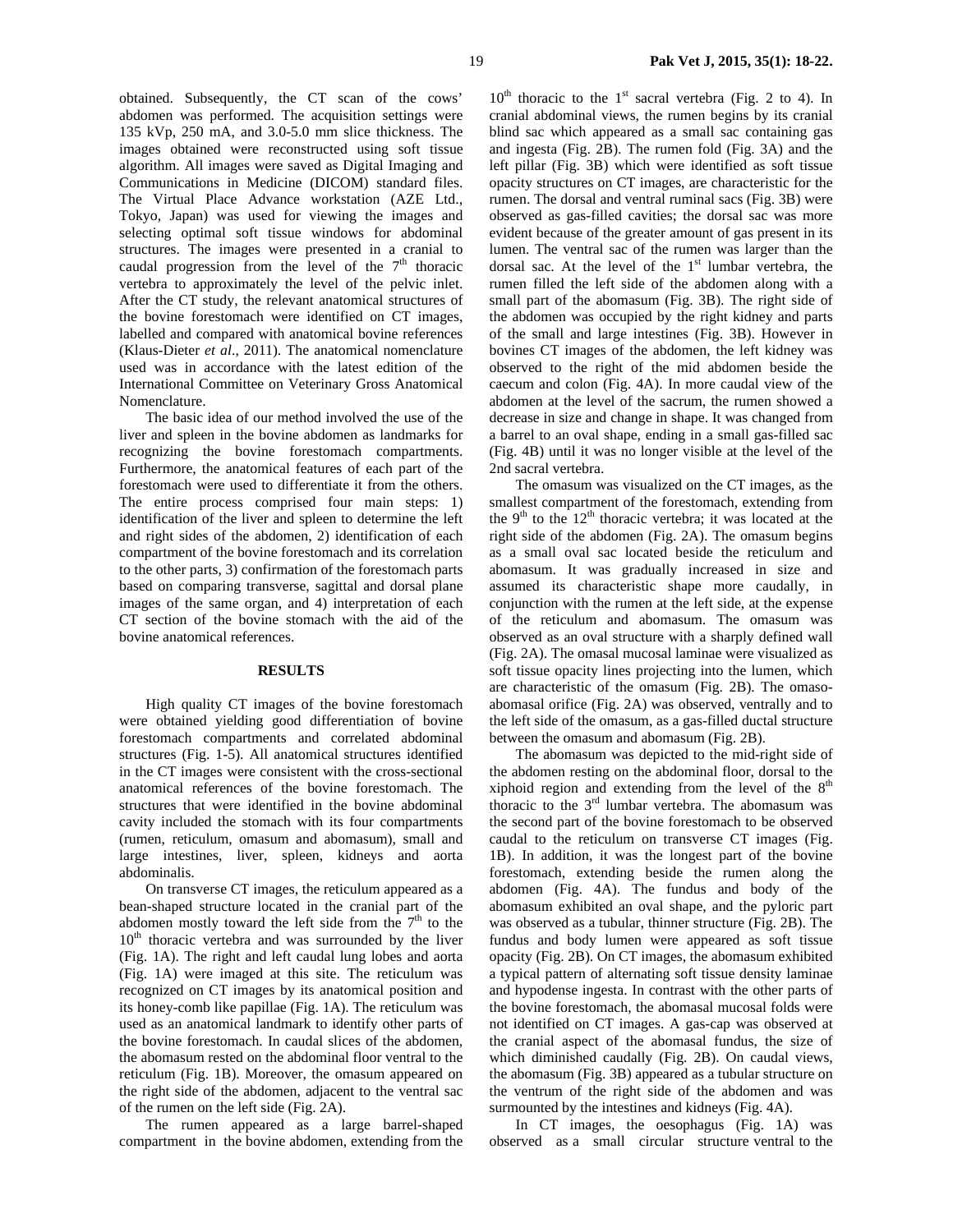

Fig. 1: Transverse CT image of the cranial part of the bovine abdomen at the level of the 7<sup>th</sup> thoracic vertebra **(A)** (WW 350, WL 70): 1- Vertebra; 2- Aorta; 3- Oesophagus; 4- Right caudal lung lobe; 5- Left caudal lung lobe; 6- Liver; 7- Reticulum; 8- Sternum; 9- Costal arch. **(B):** Transverse CT image of the cranial part of the bovine abdomen at the level of the 8<sup>th</sup> thoracic vertebra (WW 450, WL 63): 1- Vertebra; 2- Aorta; 3- Oesophagus; 4-Right caudal lung lobe; 5- Left caudal lung lobe; 6- Liver; 7- Reticulum; 8- Sternum; 9- Costal arch; 10- Abomasum.



Fig. 2: Transverse CT image of the cranial part of the bovine abdomen at the level of the 10<sup>th</sup> thoracic vertebra (A) (WW 720, WL 123): 1-Vertebra; 2- Aorta; 4- Right caudal lung lobe; 5- Left caudal lung lobe; 6- Liver; 7- Reticulum; 9- Costal arch; 10- Abomasum; 11a- Rumen, cranial blind sac; 11b- Rumen, ventral sac; 12- Omasum; 13- Omaso-abomasal orifice; 14- Spleen. **(B):** Transverse CT image of the cranial part of the bovine abdomen at the level of the 11<sup>th</sup> thoracic vertebra (WW 350, WL 70): 1- Vertebra; 2- Aorta; 6- Liver; 9- Costal arch; 10- Abomasum; 11a- Rumen, cranial blind sac; 11b- Rumen, ventral sac; 12- Omasum; 13- Omaso-abomasal orifice; 14- Spleen; 15- Gas-cap of the abomasum.



Fig. 3: Transverse CT image of The cranial part of the bovine abdomen at the level of the 12<sup>th</sup> thoracic vertebra (A) (WW 350, WL 70): 1-Vertebra; 2- Aorta; 6- Liver; 9- Costal arch; 10- Abomasum; 11a- Rumen, dorsal sac; 11b- Rumen, ventral sac, 11c- Rumen fold; 12- Omasum; 14- Spleen; 16- Gall bladder. **(B):** Transverse CT image of the cranial part of the bovine abdomen at the level of the 1<sup>st</sup> lumbar vertebra (WW 470, WL 66): 1- Vertebra; 9- Costa arch; 10- Abomasum; 11a- Rumen, dorsal sac; 11b- Rumen, ventral sac, 11c- Rumen, left pillar; 17- Right kidney; 18- Colon; 19- Small intestines.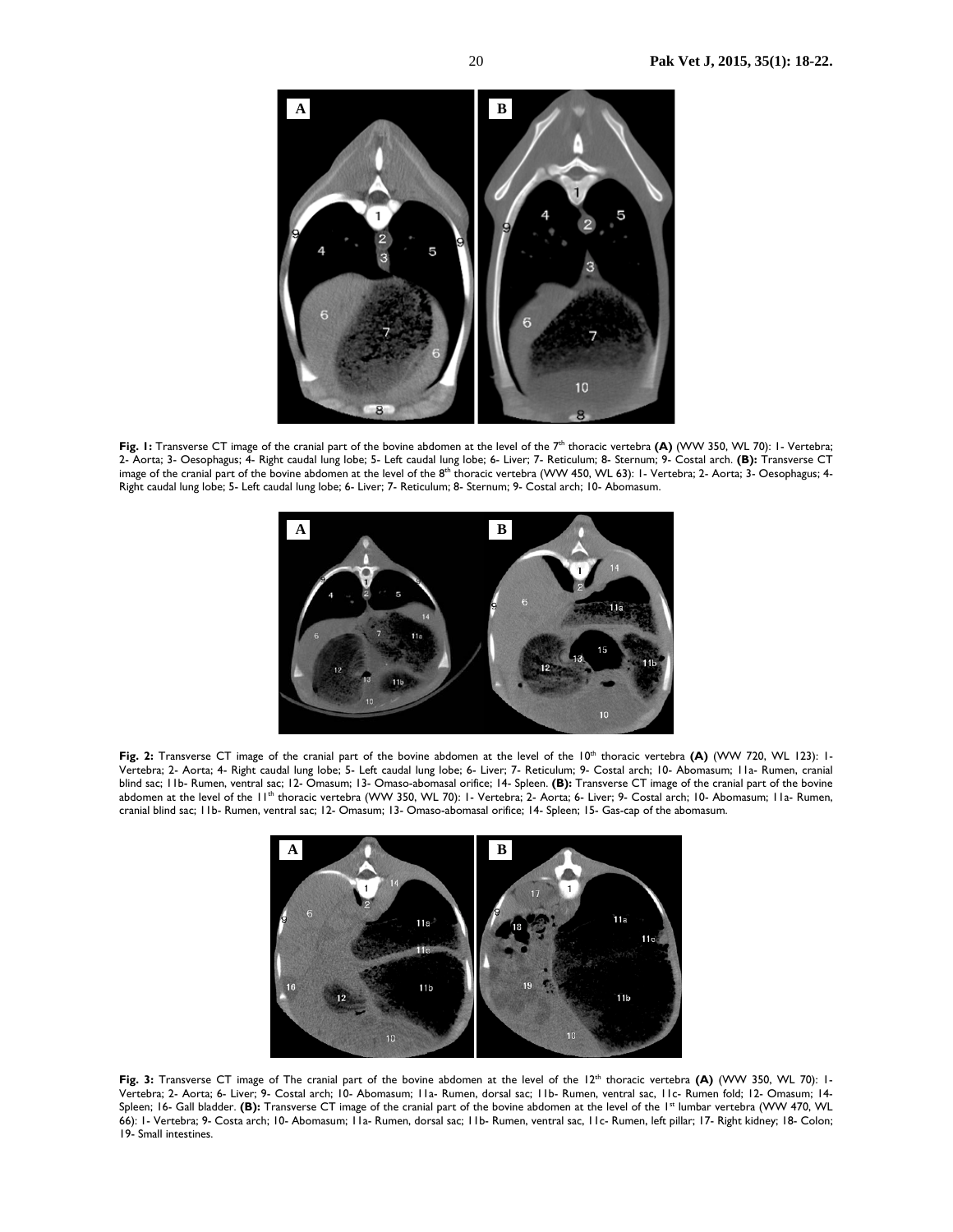

Fig. 4: Transverse CT image of the caudal part of the bovine abdomen at the level of the 3<sup>rd</sup> lumbar vertebra **(A)** (WW 358, WL 70): 1- Vertebra; 10- Abomasum; 11a- Rumen, dorsal sac; 11b- Rumen, ventral sac, 18- Colon; 19- Small intestines; 20- Caecum; 21- Left kidney. **(B):** Transverse CT image of the caudal part of the bovine abdomen at the level of the sacrum (WW 428, WL 56): 1- Sacrum; 11d- Rumen, ventral sac; 18- Colon; 19- Small intestines; 22- Femur.



**Fig. 5:** Dorsal plane CT image of the bovine abdomen **(A)** (WW 468, WL 45): 6- Liver; 10- Abomasum; 11a- Rumen, cranial dorsal blind sac; 11b-Rumen, caudal dorsal blind sac, 11c- Rumen fold; 11d- Rumen, caudal ventral blind sac; 12- Omasum; 14- Spleen; 18- Colon; 23- Rumeno-reticular orifice; 24- Heart. **(B):** Sagittal CT image of the bovine abdomen (WW 500, WL 60): 7- Reticulum; 8- Sternum; 10- Abomasum; 11a- Rumen, dorsal sac; 11b- Rumen, ventral sac, 11c- Rumen fold; 12- Omasum; 14- Spleen; 23- Rumeno-reticular orifice; 24- Heart.

In CT images, the oesophagus (Fig. 1A) was observed as a small circular structure ventral to the thoracic aorta (Fig. 1 to 3A) with soft tissue density. The liver observed entirely at the right cranial part of the abdomen and extended from the  $7<sup>th</sup>$  thoracic to the  $1<sup>st</sup>$ lumbar vertebra. The liver parenchyma was observed as a uniform structure with sharp edges (Fig. 1 to 3A). The gall bladder appeared as a less dense, pear-shaped sac-like structure located between the caudal aspect of the right lobe of the liver and the abdominal wall (Fig. 3A). The spleen was observed on the left side of the abdomen, located between the rumen and the body wall, and extending from the  $9<sup>th</sup>$  to the 13<sup>th</sup> thoracic vertebra. Its parenchyma was homogeneous with soft tissue density (Figs 2 to 3A). The intestines were observed on the right side of the abdomen as longitudinal or circular tubes. The large intestine exhibited a greater luminal diameter and less defined walls compared with the small intestine (Fig. 3B). The caecum was identified as small gas-filled sacs, on the basis of its position in the upper right side of the abdomen, between the  $3<sup>rd</sup>$  and the  $6<sup>th</sup>$  lumbar vertebra (Fig. 4A). The colon appeared as gas-filled circular tubes (Figs 3B to 4) located at the top right side of the abdomen, in relation to the abomasum and the rumen in the left side.

In dorsal plane images, the rumen and reticulum occupied most of the left side of the abdomen. In contrast, the abomasum, omasum and liver occupied most of the right side of the abdomen (Fig. 5A). In sagittal CT images, the cranial part of the abdomen was filled with the reticulum, omasum and abomasum ventrally, whereas, the caudal part of the abdomen was mostly occupied by the rumen (Fig. 5B).

#### **DISCUSSION**

The present study served as an initial reference for the application of CT to create an anatomical atlas for the descriptive evaluation of the bovine forestomach compartments. The use of CT as a non-invasive crosssectional diagnostic imaging offers considerable advantages for characterization of the bovine forestomach anatomy which is difficult to understand using classical anatomical atlases (Shimizu *et al*., 2009; Zotti *et al*. 2009; Lee *et al*., 2011; Mohamed *et al*., 2011; Alsafy *et al*., 2012). CT interpretation of the bovine forestomach revealed adequate observation and understanding of the morphological features of each stomach compartment. The anatomical characteristics of the laminae of the